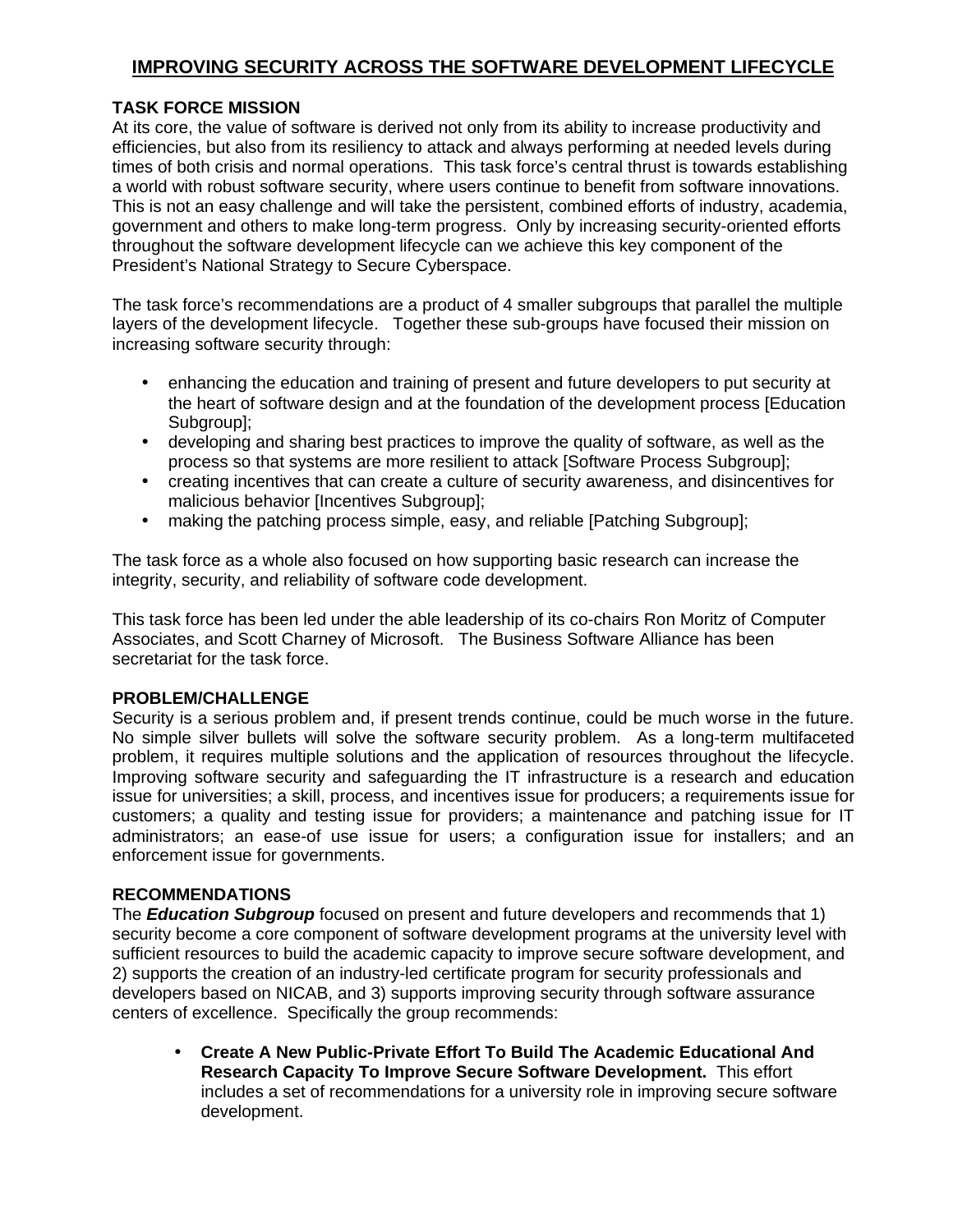# **IMPROVING SECURITY ACROSS THE SOFTWARE DEVELOPMENT LIFECYCLE**

- **Create Software Security Certification Accreditation Program**. Support the creation of a certification and accreditation program for increasing security in software development.
- **Ensure that Software Assurance and other Information Technology Centers of Excellence include an information protection component.**

The *Software Process Subgroup* authored a report focused on best practices for putting security at the heart of the software design process. Principle recommendations listed below are focused on broadening use of the current most promising available practices for developing low defect secure software, to produce definitive studies that compare the relative effectiveness of available security practices, and to work within the software industry to achieve widespread use of effective security practices. The Subgroups principle recommendations are as follows:

### **Principal Short-term Recommendations**

- Adopt software development processes that can measurably reduce software specification, design and implementation defects.
- Software producers should adopt practices for developing secure software.
- Software producers, where appropriate, should conduct measured trials of available approaches and publish their results.
- The Department of Homeland Security should support US-CERT, IT-ISAC, or other entities to work with software producers to determine the effectiveness of practices that reduce software security vulnerabilities.

#### **Principal Mid-term Recommendations**

- Establish a security verification and validation program to evaluate different software development processes and practices for effectiveness in producing secure software.
- Industry and the DHS establish measurable annual security goals for the principal components of the U.S. cyber infrastructure and track progress.

#### **Principal Long-Term Recommendations**

- Certify those processes demonstrated to be effective for producing secure software.
- Broaden the research into and the teaching of secure software processes and practices.

The *Patching Subgroup* defined steps to help make that the patching process simple, easy, and reliable. It developed a set of "Guiding Principles for Patch Management" for technology providers, critical infrastructure providers and independent software vendors. The group has recommended:

• **Adopting a "top-ten" list detailing industry best practices.** Patches should be well-tested, small, localized, reversible, and easy to install. Patches would also not require reboots, use consistent registration methods, include no new features, provide a consistent user experience, and support diverse deployment methods.

The *Incentives SubGroup* identified incentives to motivate development of more secure software, promote effective interaction between security researchers and software vendors, as well as disincentives for malicious behavior and cyber criminals. A new 'Incentives Framework' will document recommendations that policymakers, developers, companies and others can adopt to develop effective strategies and incentives for making software more secure, to include:

Make the security of one's software a job performance factor;